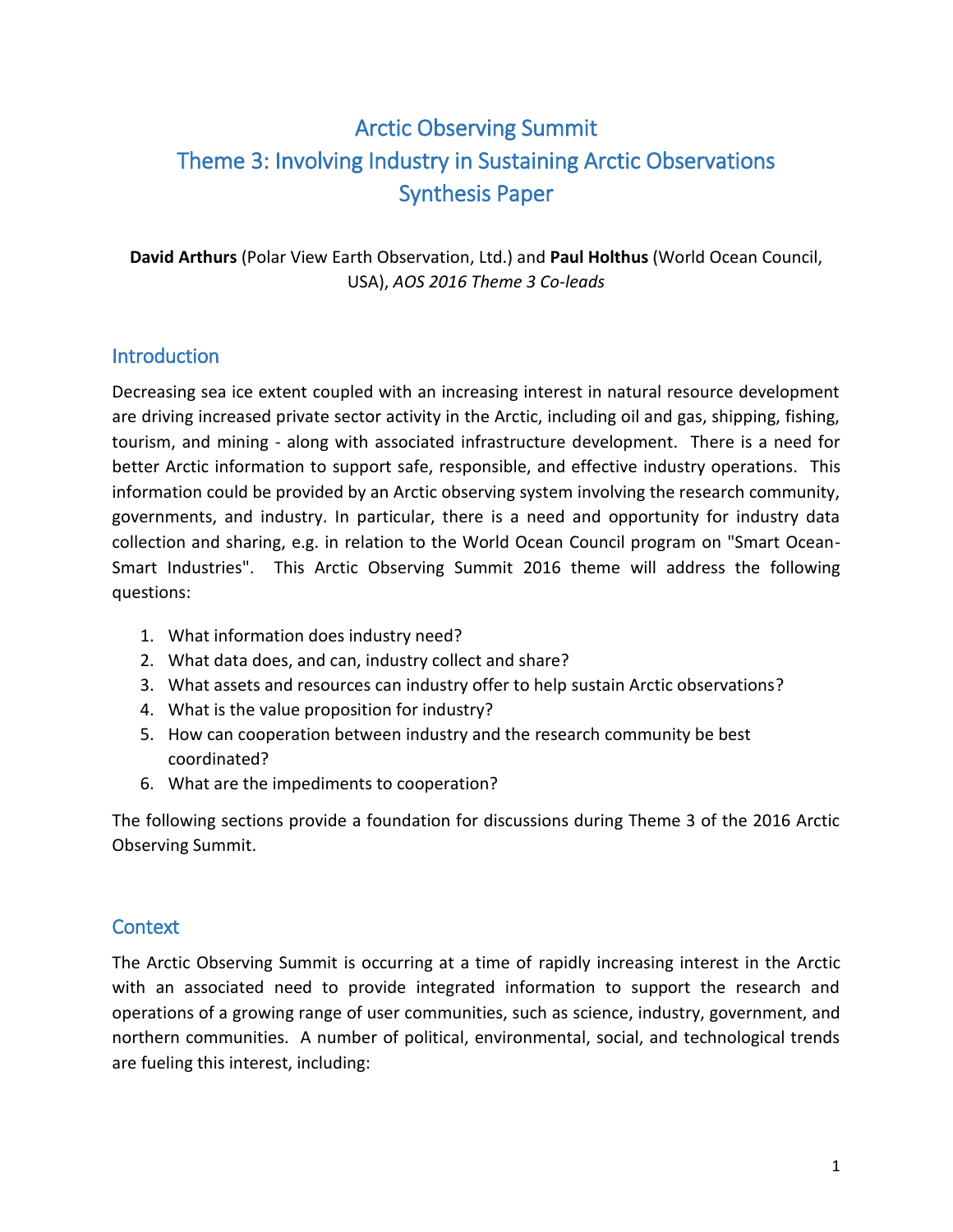- Political and Policy Trends The interest of governments around the world in the Arctic is driven by the perceived opportunities for economic development, more efficient shipping routes, and the regions' geo-political strategic and sovereignty importance. With these opportunities come concerns over their environmental impact and risks to life and property in a hostile environment where governments have a duty to mitigate risks through emergency response and search and rescue operations. The opportunities are also motivating countries to try to expand their jurisdictions and better protect their borders.
- Economic Trends Economic development opportunities include development of renewable resources such as fisheries and forests; non-renewable resources such as fossil energy resources and minerals; and other activities such as shipping and tourism. Closely associated with these opportunities is the need for related infrastructure development, such as offshore platforms, ice class ships, pipelines, railways, roads, seaports, airports, and housing. There is also the potential for increased pollution and environmental accidents.
- Social and Cultural Trends Concern about the impact of climate change is growing around the world and it is becoming evident that the impact is greatest in the Arctic. Of particular social relevance in the Arctic are the changes that are being imposed on Indigenous Peoples by climate change and increased economic activity. Such changes include impacts on hunting and fishing practices, impacts on infrastructure caused by coastal erosion and the melting of permafrost, and impacts on culture and social cohesion.
- Technological Trends A number of technological trends are providing a flood of new data concerning the Arctic. Of particular relevance are space-based technologies such as earth observation, satellite telecommunications, global navigation satellite systems (GNSS), and automatic identification systems (AIS). Each has a role to play in monitoring the vast and harsh Arctic and each is undergoing significant improvements in capabilities. There is also increasing attention being given to in-situ data networks and socio-economic data. Behind the data are new data infrastructure and data standards that support data collection, discovery, integration, and analysis.

## Industry's Arctic Data Requirements

The requirements for information in the Arctic are being driven by a broad range of scientific, operational, and societal imperatives. Researchers are involved in a host of studies on changes taking place across many domains, including climate, oceans, atmosphere, and ecosystems, which have significant impacts in the regions and, through complex earth system connections, worldwide. The drivers include both national and international science policies, strategies, and programmes that contribute to an understanding of the changes taking place in the Arctic and shape policy responses.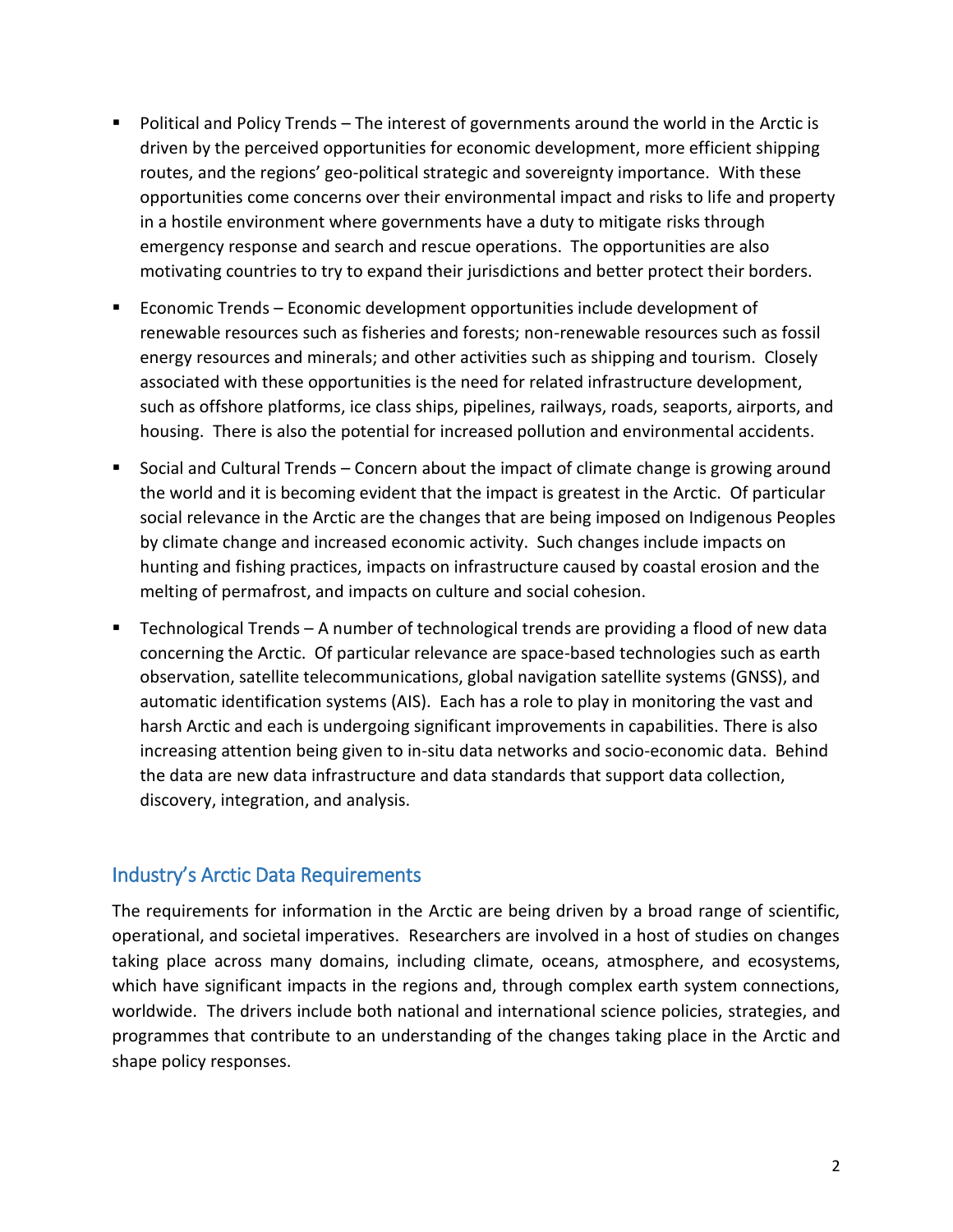Operations in the Arctic take place in some of the most difficult conditions on Earth. Those involved in these operations, such as tourism, shipping and fisheries companies, offshore oil and gas operators, research organizations, coast guards, and local communities, require access to reliable and often near real-time information to plan and undertake their activities. Drivers of information requirements include a range of regulations, standards, and policies (such as the new Polar Code<sup>1</sup>) aimed at ensuring safety of life and mitigating negative environmental impacts.

Many responsible companies care about the Arctic and are in fact working to address their environmental footprint. These companies realize that addressing sustainability, science, and stewardship is not only important to the future of the Arctic, but to the future of their business. However, while supportive of Arctic science, industry data needs are driven by operational imperatives.

A number of exercises have looked at the Arctic information requirements of industry. For example, the Sea Ice Prediction Network (SPIN) project is consulting with key industry stakeholders to understand what sea ice information and forecasts are needed to inform decisions<sup>2</sup> and the Polaris initiative of the European Space Agency has undertaken a broad analysis of user needs and high-level requirements for the next generation of observing systems for the polar regions. Table 1 provides some examples of industry activities that require Arctic data.

| <b>Theme</b>              | <b>Examples of Types of Activities</b>                                              |  |  |
|---------------------------|-------------------------------------------------------------------------------------|--|--|
| Environmental             | Supporting the responsible development of major infrastructure or                   |  |  |
| Impact Assessment         | resource development projects                                                       |  |  |
|                           | Assessing and mitigating the operation of such projects<br>٠                        |  |  |
| <b>Engineering Design</b> | Design of buildings and structures for installation in changing                     |  |  |
|                           | permafrost conditions                                                               |  |  |
|                           | Design of offshore drilling and production platforms for safe and<br>$\blacksquare$ |  |  |
|                           | effective deployment in ice-covered waters                                          |  |  |
| Safe Navigation and       | Navigation of vessels through hazardous ice-covered waters<br>п                     |  |  |
| Operations                | Avoiding collisions with icebergs in operation of offshore oil and gas<br>٠         |  |  |
|                           | exploration and production platforms                                                |  |  |
|                           | Navigation to and along the sea ice edge for traditional hunting and<br>٠           |  |  |
|                           | fishing                                                                             |  |  |
| <b>Risk Management</b>    | Assessing the risks of subsidence around buildings, pipelines and<br>п              |  |  |
|                           | structures in permafrost areas                                                      |  |  |

| Table 1: Examples of Polar Operational Activities that Drive Information Requirements |  |  |  |
|---------------------------------------------------------------------------------------|--|--|--|
|                                                                                       |  |  |  |

l

 $1$  To help address the risks of operating in the polar regions, the International Maritime Organization (IMO) Marine Environment Protection Committee approved the "Draft International Code for Ships Operating in Polar Waters" (known as the Polar Code) on 21 January, 2015. It will take effect on 1 January, 2017.

<sup>&</sup>lt;sup>2</sup> Tivy, A.; Petrich, C. (2016) Observations to support industry needs for sea ice information and predictions; Arctic Observing Summit 2016 White Paper.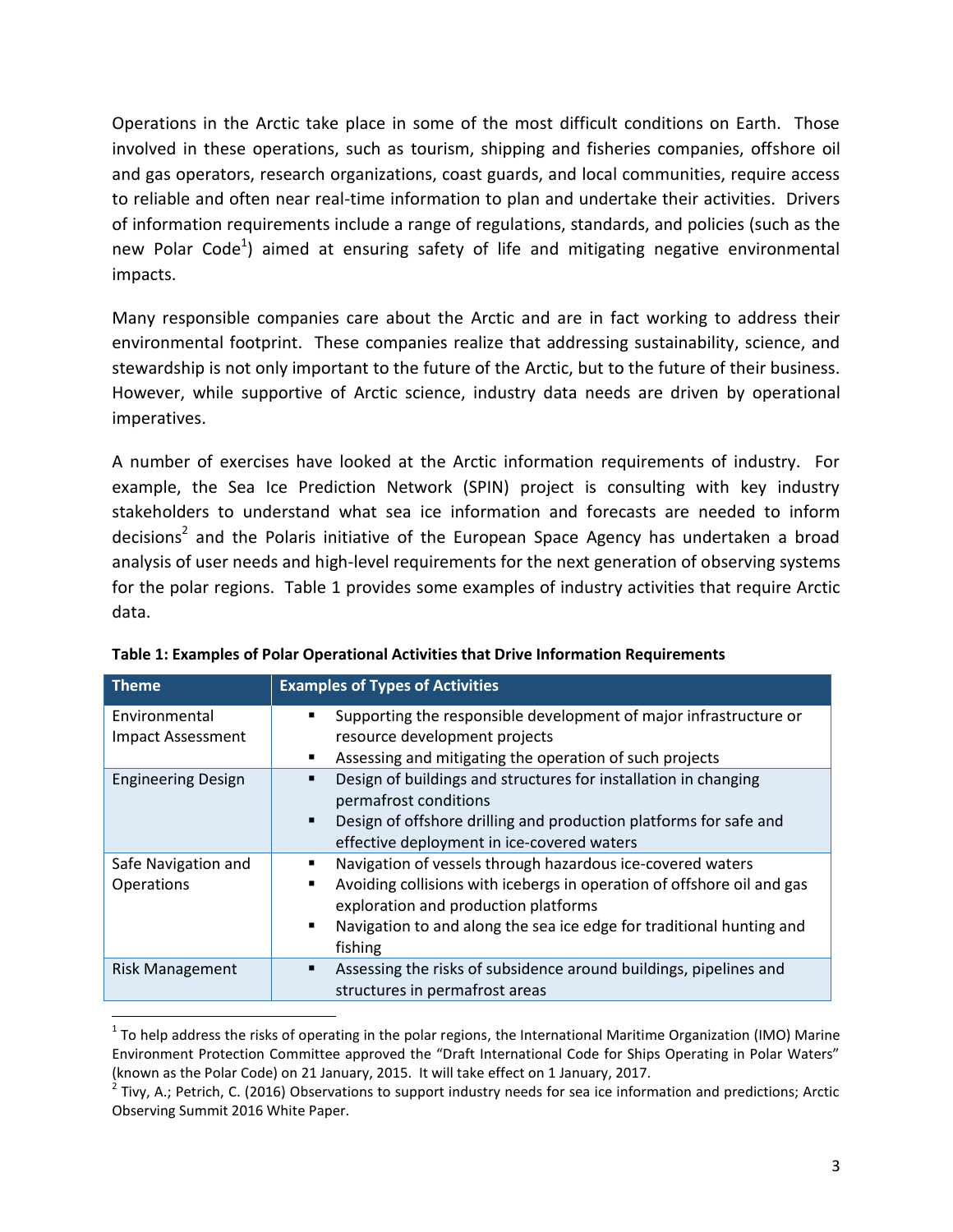|                            | Assessing and mitigating the risks of flooding due to ice-jammed<br>$\blacksquare$ |
|----------------------------|------------------------------------------------------------------------------------|
|                            | rivers                                                                             |
| <b>Emergency Response</b>  | Developing and maintaining a common operating picture (COP)<br>٠                   |
|                            | between response organizations                                                     |
|                            | Expeditious movement of responders and their equipment from<br>$\blacksquare$      |
|                            | bases of operation to the emergency site                                           |
| <b>Weather Forecasting</b> | Observing and modelling weather patterns to improve short-term                     |
|                            | weather predictions in support of operations in the polar regions                  |
| Climate Change             | Establishing new regulations and standards, investing in new                       |
| Adaptation                 | infrastructure, and enhancing operational capabilities in reaction to              |
|                            | changes in the polar climate and its impact on southern latitudes                  |

# Industry's Involvement in the Arctic Data Community

 $\overline{\phantom{a}}$ 

The Arctic data community consists of a wide variety of data producers, managers, and users in government, industry, and academia that need data for scientific research and to support operations in the Arctic. Not surprisingly, there is a large degree of overlap among both the organizations and people involved in these activities.

The Arctic data community has made efforts to collectively address the efficient and effective acquisition and management of Arctic data. While industry often provides "feedback to operational service providers on the operational usability, as well as on the need for further improvement of development"<sup>3</sup>, to date, industry's involvement has been primarily as a consumer of data and their contribution to the collection and stewardship of Arctic data has been minimal.

However, there are a few examples of industry involvement in environmental data collection that can provide lessons and inspiration for the development of a program in the Arctic:

 The World Ocean Council (WOC) has launched the "Smart Ocean-Smart Industries" (SO-SI) Program as a major new initiative to catalyze ocean industry leadership in contributing to the long-term science, understanding, health, and management of the ocean. The SO-SI Program is facilitating ocean industry efforts to collect and share data that: a) contributes to describing the status, trends and variability of ocean, weather and climate; and b) improves the understanding, modeling, forecasting, monitoring and management of ocean ecosystems, resources, weather and climate. The program will ensure that voluntary observation efforts by shipping, oil/gas, fisheries, offshore renewable energy and other ocean industries is coordinated, efficient, cost effective and is integrated into national and

<sup>3</sup> Eltoft, T.; et al. (2016) *CIRFA – Centre for Integrated Remote Sensing and Forecasting for Arctic Operations, a new centre for research-based innovation hosted by UiT – The Arctic University of Norway*; Arctic Observing Summit 2016 White Paper.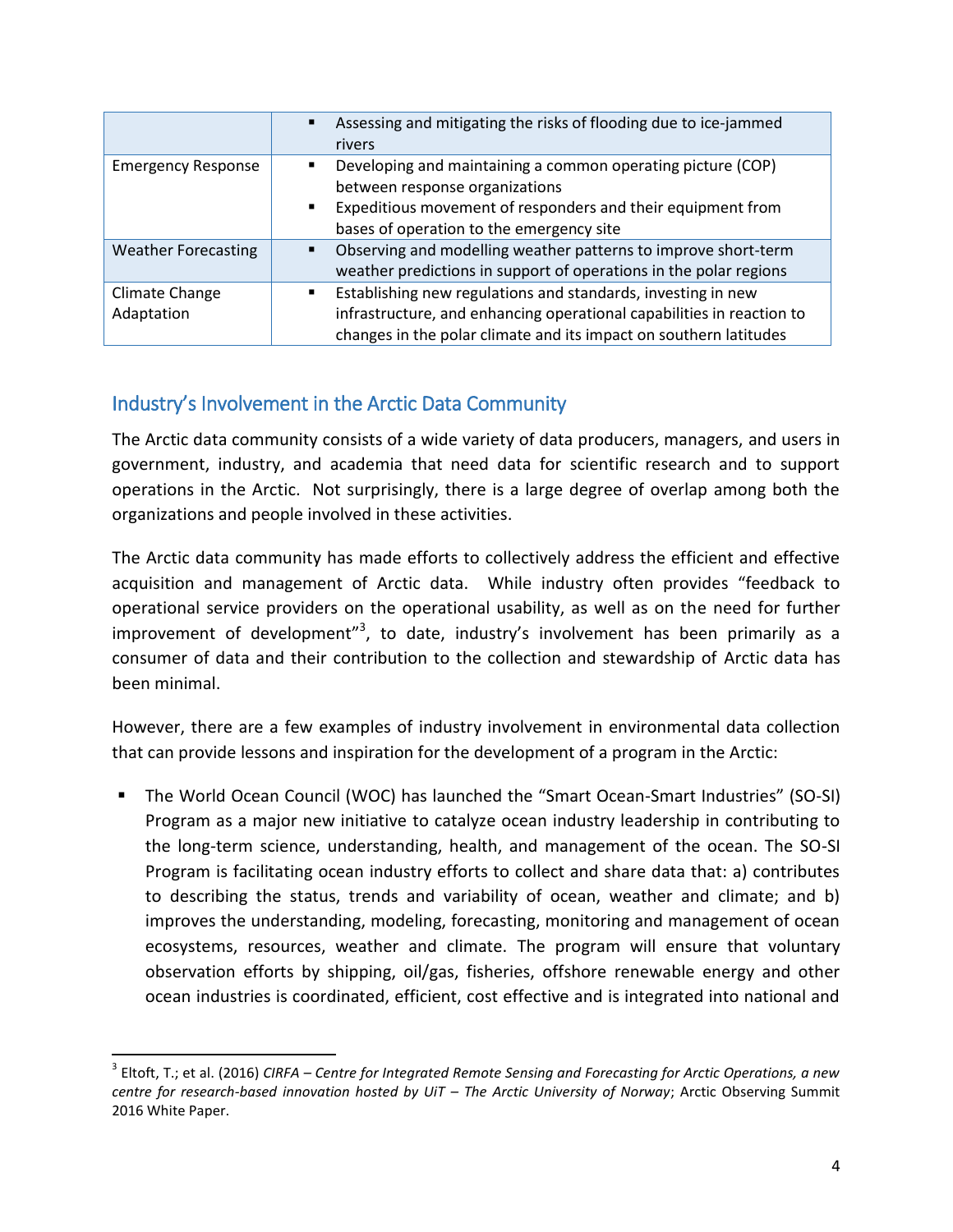international observation programs. The unique multi-sectoral basis of the program creates significant opportunities for synergies and economies of scale, e.g. in sensor development.

- Visual observations of ice from airplane or ship are an integral part of sea ice monitoring for operational and research support. These observations provide information about sea ice morphology that is not obtainable or ambiguous in remotely sensed data. The Ice Watch program provides observation protocols and software to aid in the standardization of ship-based visual sea ice observations in the Northern hemisphere and globally. While the coverage of Ice Watch data is limited to one nautical mile along ship tracks, it does provide a richer data set than is possible with remote sensing alone.<sup>4</sup>
- The Ship Observations Team (SOT) of the Joint WMO/IOC Technical Commission for Oceanography and Marine Meteorology (JCOMM) coordinate a number of programs. National agencies and institutions implement and operate the JCOMM programs at the national level. The programs are:
	- The Ship-of-Opportunity Program (SOOP)
	- The Voluntary Observing Ship (VOS) program
	- The VOS Climate Project (VOSClim) program
	- The Automated Shipboard Aerological Program (ASAP)
- Other programs include the Ferry Box program (ocean data collected by ferries in Europe), the SeaKeepers program (ocean data collected by mega-yachts), the Argo program, the efforts of the OceanScope working group of the Scientific Committee on Ocean Research (SCOR) and others. There have also been several projects by individual shipping lines and oil companies to collect data from vessels in partnership with specific government or scientific institutions, e.g. the Oleander Project.

All of these examples are from the marine sector and in the Arctic context; land-based programs will also need to be developed.

As a result of the existing programs, experience has been gained in understanding what it takes to engage companies in data collection, develop the working relationships between commercial and scientific entities, install and maintain instruments, train observers, and, ultimately, collect and report data. Infrastructure operators have been receptive to supporting observation instrumentation. They see this as providing a service that provides feedback for their own benefit and only they require that the equipment makes no, or minimal, demands on costs, insurance, time, people or operations.

l 4 Hutchings, J.; et al. (2016) *Ice Watch: Standardizing and expanding Arctic ship based sea ice observations*; Arctic Observing Summit 2016 White Paper.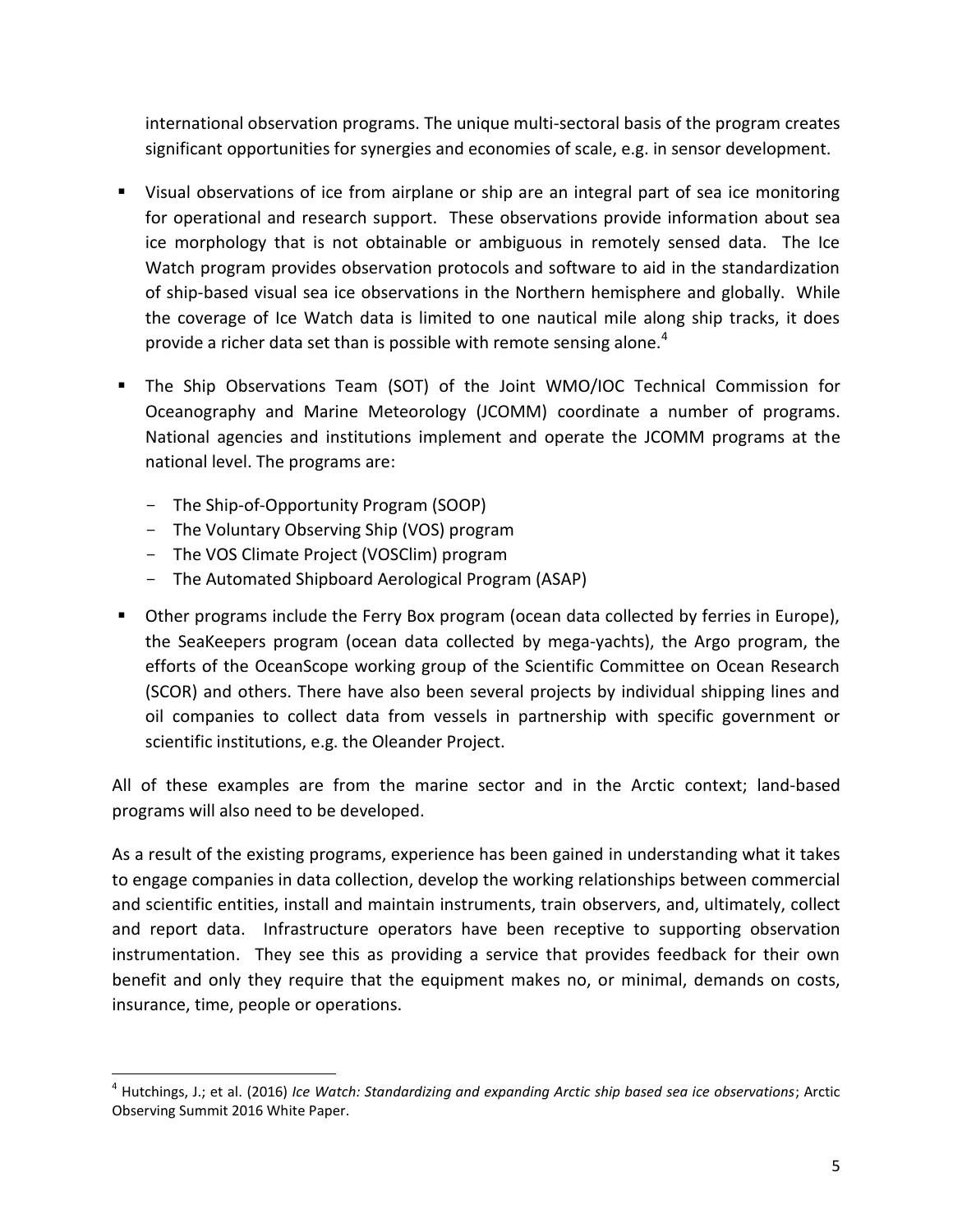Unfortunately, there are limitations to these programs. There have been significant difficulties in creating sustained, long term observations, e.g. due to companies being bought and sold, ships getting reassigned to different routes, lack of understanding and support at senior management levels for participation in voluntary observation programs, etc. Where there have been specific, one-off data collection partnerships between companies and scientific institutions, these often miss the opportunity to ensure the information can contribute to globally standardized data systems and analysis. On a broader scale, the programs to date have mainly focused only on merchant ships, and on oil platforms to a limited extent, but have not included other kinds of infrastructure.

Still, expanding the scope and scale of ocean and atmosphere observations is essential to improved understanding, modeling, and predicting of the Arctic. This will in turn reduce risks to Arctic industries posed by changing conditions. Government and scientific institutions and budgets will not be expanding in the near term to fill this need. The presence of industry across the Arctic presents an opportunity to cost effectively scale up data collection and a compelling case for Arctic industries to expand their involvement in Arctic observations.

Such programs are a win-win for both industry and science. The business value of the program includes:

- **IMPROVED INFORMATE:** Improved information for ocean condition observations, now-casts, forecasts and hindcasts;
- **IMPROVED predictability of, and reduced risk from, extreme events that impact ships and** platforms;
- **IMPROVED WEATHER INFORMATION** and resulting savings from ship routing, fuel efficiencies, etc.;
- Reputational benefits from contributing to ocean positive efforts to document and monitor the marine environment;
- **Deportunities for educational and promotional outreach to stakeholders and the public;**
- **Increased leverage and opportunities to shape ocean science and policy;**
- Participation in the development of emerging new observational technologies;
- **Increased data on the physical and biological environment in which commercial activities** are taking place;
- Standardized data on environmental conditions and impacts, e.g. air and water emissions;
- Data-driven input to corporate policies and practices;
- An increased and improved science basis for interaction with stakeholders on Arctic environmental issues.

The program's benefits to science include:

 The ability to collect oceanic and atmospheric data on a significantly expanded spatial and temporal scale;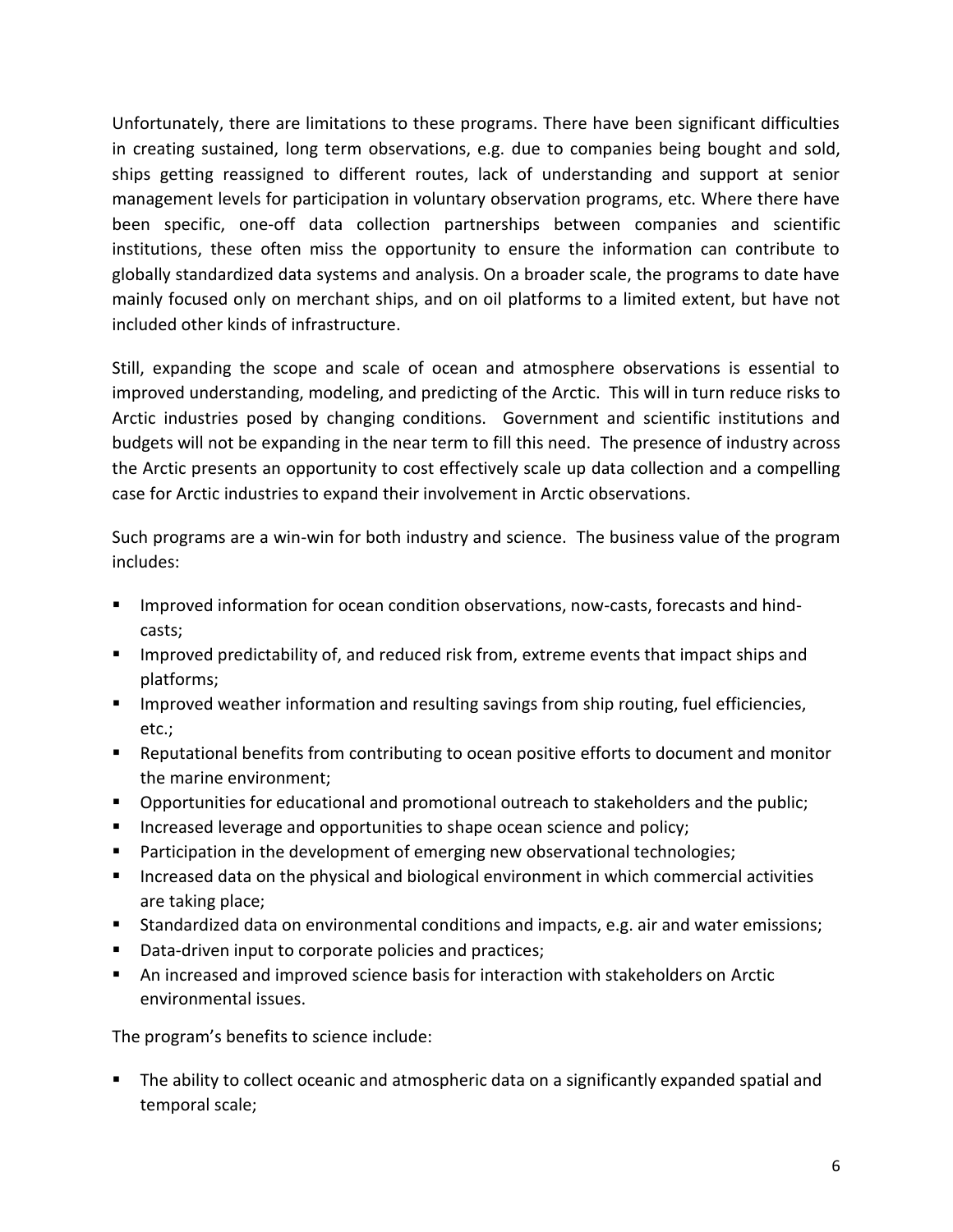- The collection of data over longer time series and/or along repeated routes;
- **The observation of ocean and atmosphere conditions in ways and places impossible to get** by other means;
- The opportunity to fills major gaps in data and understanding;
- A highly cost effective means of data collection;
- **Increasing the global scope, scale and perspective of ocean data and understanding;**
- **IMPROM** 11 Improving and expanding the partnership and common ground between science, government and industry.

# Fostering Data Collection and Sharing by Industry

While the need to better understand, model, and monitor the Arctic in support of responsible economic use, conservation, and management has never been greater, government and scientific institutions have fewer resources to collect data. Shipping, oil and gas, mining, and other Arctic industries operate infrastructure with tremendous potential for cost effectively collecting data, often in areas important to filling science gaps. Piecemeal efforts to date have put instruments on 'ships of opportunity' and yielded important data and experience, but these have been limited in numbers of vessels, area covered, and timespan due to the lack of an overall system to foster, plan and coordinate the efforts.

The opportunities for Arctic observing by tourism operators have been particularly noted. "Ship, airplane, and land-based Arctic tourism regularly brings observational capacity into settings that may remain otherwise unobservable, but scientists have not fully capitalized on this opportunity to date." "While the need to monitor Arctic tourism's impacts is widely accepted, ways in which tourism can play a positive role in Arctic Observing Systems have so far not been explored nor highlighted sufficiently." "Tourism is ... already contributing to [Arctic observing systems], but efforts are dispersed over space and time, and uncoordinated across regions and scientific disciplines."<sup>5</sup>

Establishing a program for data collection and sharing by industry will require leadership by responsible Arctic business and collaboration with existing national and international organizations that collect, transmit, store and analyze Arctic information. The Arctic Observing Summit can provide a forum to initiate the discussions among industry and the science community towards creating a structure and process to foster, facilitate, and coordinate industry participants that are willing to collect data.

The strategy for such a program might consist of the following components:

l 5 Hillmer-Pegram, K.; et al. (2016) *Arctic Tourism Should be used as a Vehicle for Arctic Observing Systems*; Arctic Observing Summit 2016 White Paper.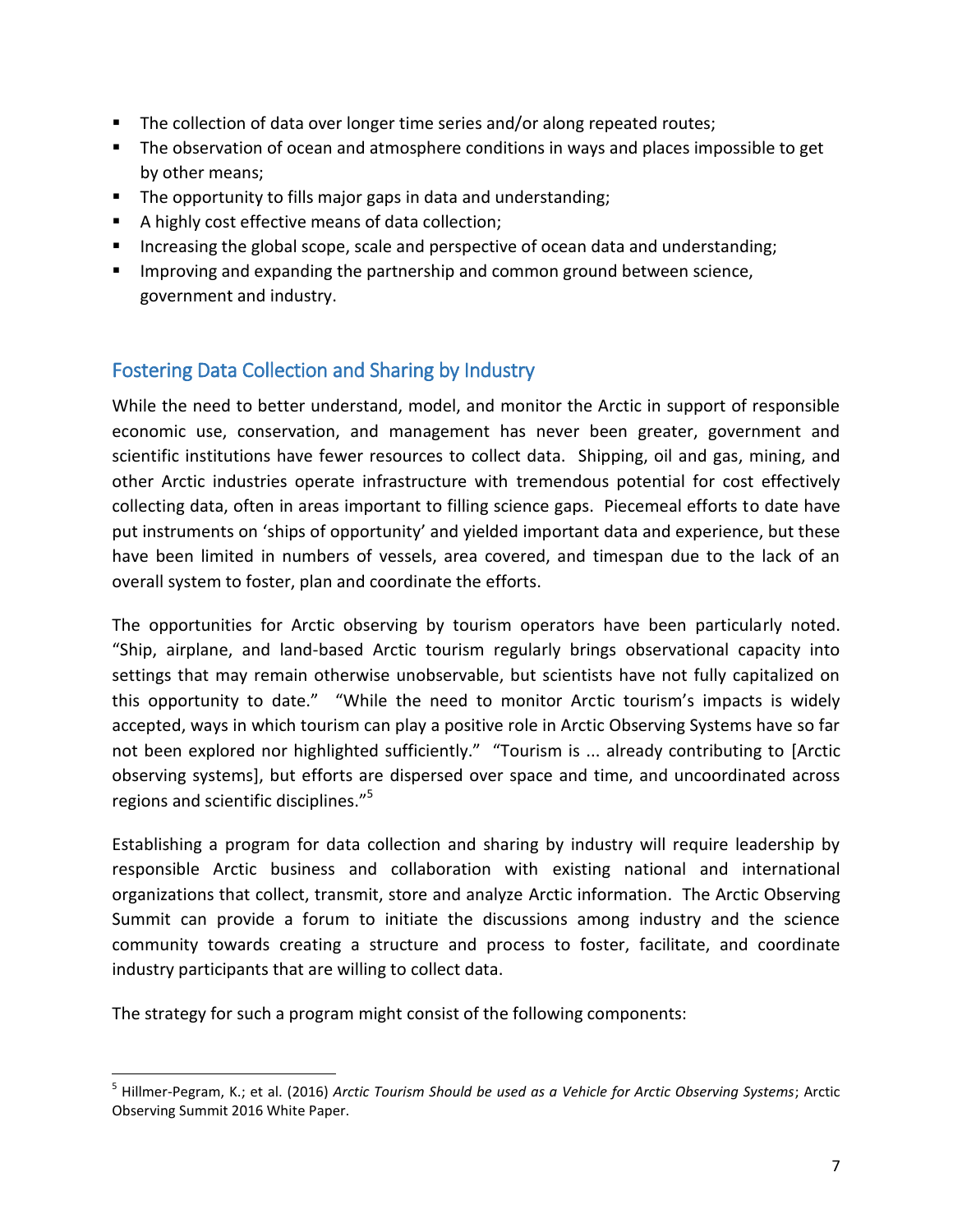- **Vision**: Companies from a range of industries are engaged in the systematic, regular, sustained, and integrated collecting and reporting of standardized Arctic data that contribute to Arctic science and improving the safety and sustainability of commercial activities in the Arctic.
- **Goal**: To establish a program platform that fosters, facilitates and coordinates efficient, cost-effective efforts by Arctic industry in the collection and sharing of Arctic environmental data.
- **Outputs**: A significant increase in the kind and amount of data, resulting from industry partnerships with the scientific community, governments, inter-governmental agencies and other key Arctic stakeholders.
- **Outcomes**: Substantially improved understanding, monitoring, modeling, forecasting, and management of the Arctic and a new era of industry collaboration with the scientific community, governments, inter-governmental agencies and other key Arctic stakeholders.

There are a number of considerations to be addressed in developing the details of such a program, including human capacity, resource needs, installation requirements, organizational structures, legal issues, etc. Some of these are listed below.

#### *Networking, Integration and Institutional Relationships*

- Frameworks for collaboration between industry and the marine research community
- Frameworks for collaboration among companies and between industry sectors
- **Integration with existing Arctic observing programs**
- **Standardization of policies and procedures**

#### *Scientific Program Requirements*

- Scientific needs for Arctic observation parameters
- **Preferred locations for observations**
- **Development and implementation of observational programs**
- Maintaining appropriate inventories, monitoring reports and analyses, and information exchange facilities

#### *Platforms*

- Industries and kinds of activities/facilities appropriate for observation programs
- **Infrastructure types suitable for sustained observation efforts**

#### *Technology and Instrumentation*

**EXECO FIGUREY THE CALCE TECH INCOCOCOLS FIGUREY** FOR THAT **Property** FIGUREY TECHNICIONS